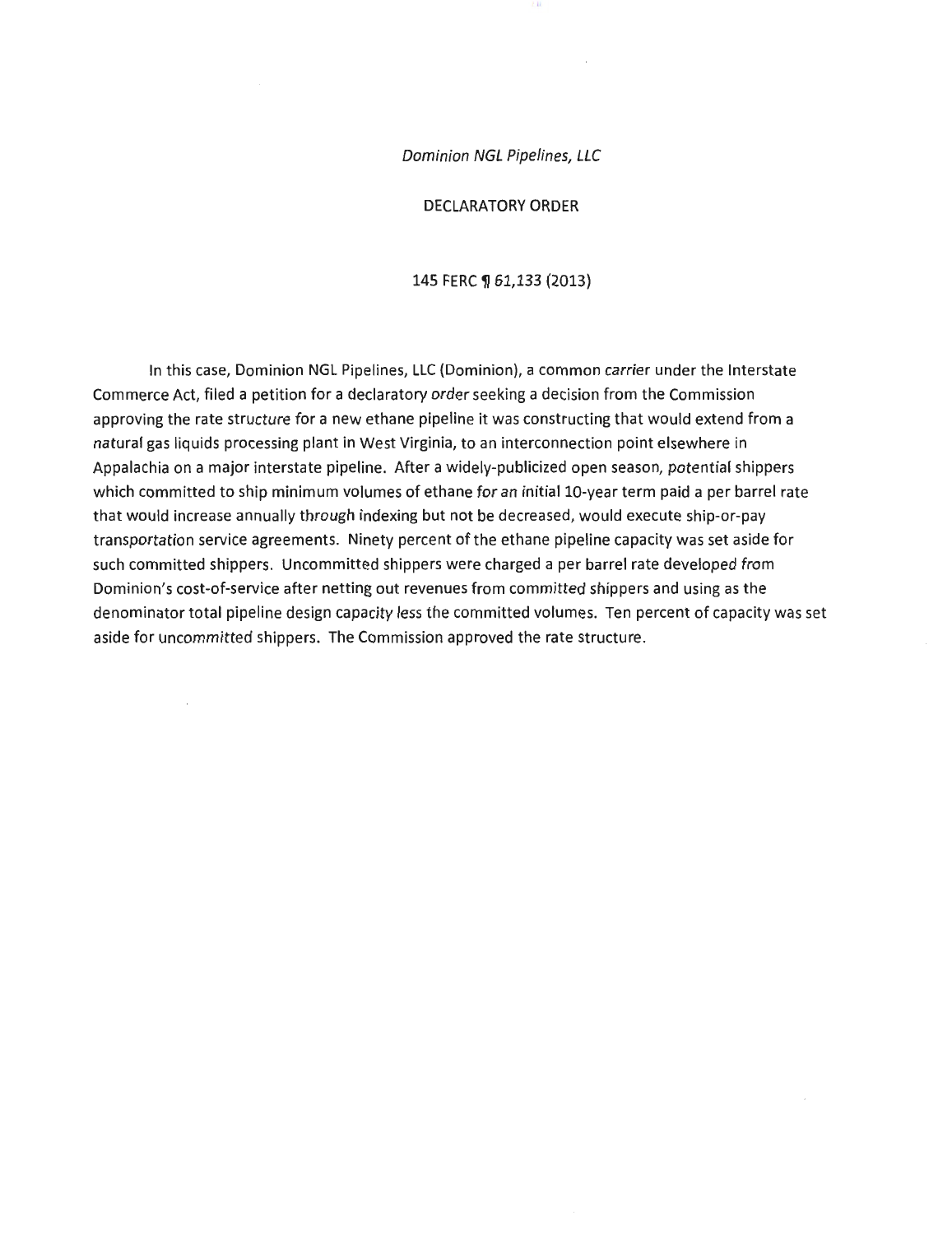# 145 FERC **[61,133** UNITED STATES OF AMERICA FEDERAL ENERGY REGULATORY COMMISSION

Before Commissioners: Jon Wellinghoff, Chairman; Philip D. Moeller, John R. Norris, Cheryl A. LaFleur, and Tony Clark.

Dominion NGL Pipelines, LLC Docket No. OR13-32-000

# DECLARATORY ORDER

(Issued November 15, 2013)

1. On August 21, 2013, Dominion NGL Pipelines, LLC (Dominion NGL) filed a Petition for Declaratory Order (Petition). Dominion NGL asks the Commission to approve (a) the general rate structure for its new ethane pipeline (Ethane Pipeline) extending from a natural gas processing and fractionation plant in Marshall County, West Virginia, to an interconnection with Enterprise Products Partners, L.P. 's Appalachia to Texas Express pipeline  $(ATEX)$ ;<sup>1</sup>(b) the rates and terms of a long-term transportation service agreement (TSA) between Dominion NGL and a shipper that has agreed to use or pay for significant capacity on the Ethane Pipeline (Committed Shipper); and (c) the rate design that uses revenue crediting to establish rates for shippers that do not enter into agreements for committed service, but instead take service on an uncommitted basis.

2. Because it anticipates that the initial in-service date of the Ethane Pipeline will occur as early as January I, 2014, Dominion NGL asks that the Commission act on the Petition by November 15, 2013, so that it can file rates for the Ethane Pipeline to become effective as of January 1, 2014. As discussed below, the Commission grants the requested approvals.

 $1$  Dominion NGL explains that ATEX is an approximately 1,230-mile pipeline project designed to facilitate natural gas production from the Marcellus and Utica shale regions by transporting ethane to the Gulf Coast petrochemical market. Dominion NGL adds that on February 1, 2013, the Commission issued a declaratory order approving certain aspects of the A TEX rate structure and terms of service. *Enterprise Liquids Pipeline LLC, 142 FERC*  $$61,087$  (2013).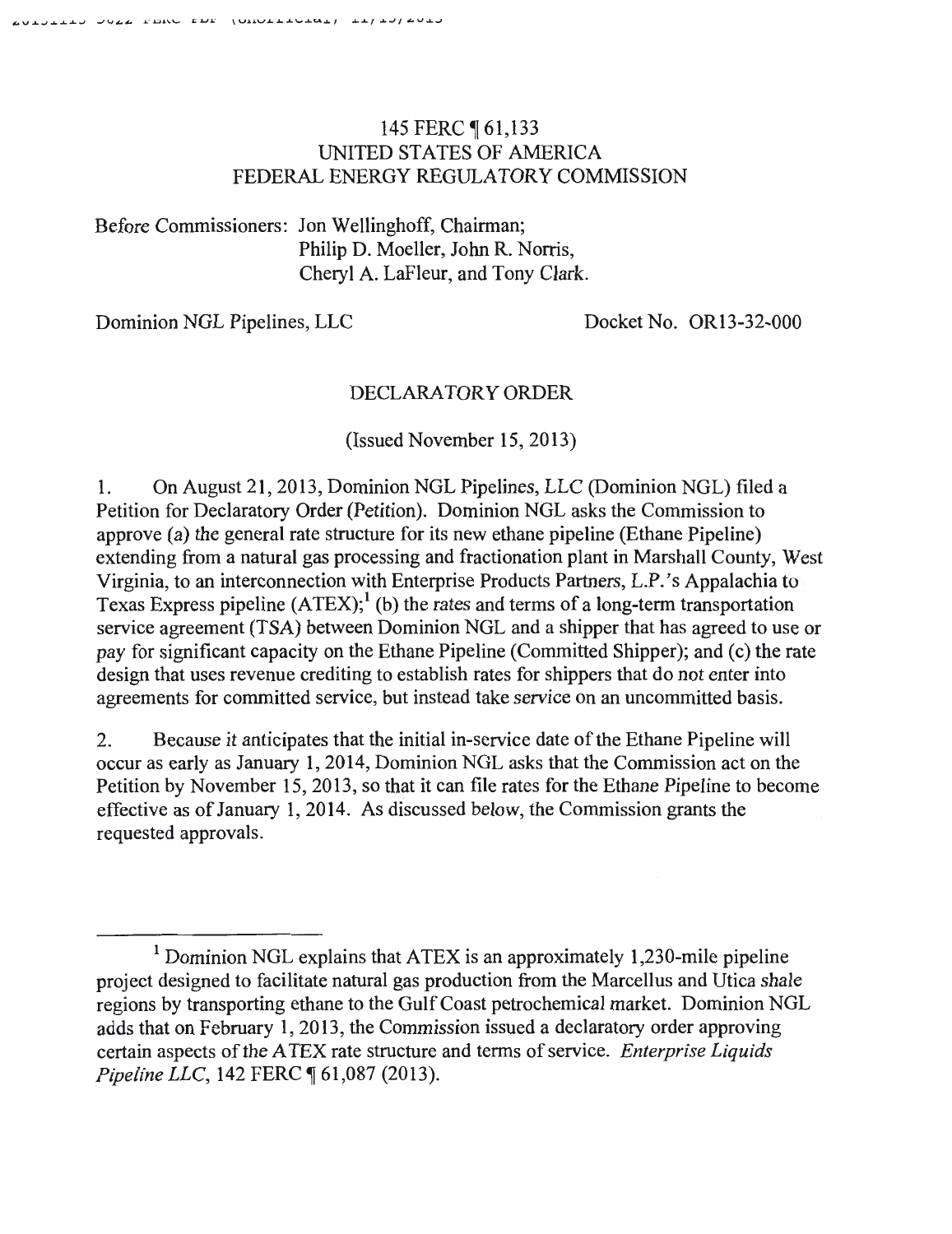Docket No. OR13-32-000 - 2 -

### **Background**

3. Dominion NGL states that the Ethane Pipeline will be an eight-inch diameter line that will transport a maximum volume of 27,000 barrels per day (bpd) of ethane approximately 58 miles from a new processing and fractionation plant located in Natrium, West Virginia (Natrium Plant) to an interconnection to be established with ATEX near Follensbee, West Virginia.<sup>2</sup>

4. According to Dominion NGL, between October 2011 and October 2012, average production of natural gas from the Marcellus shale increased by 72 percent to 6.8 billion cubic feet per day (Bcf/d), which accounted for 26 percent of all U.S. natural shale gas production, based on Energy Information Administration (EIA) calculations.<sup>3</sup> Moreover, continues Dominion NGL, Marcellus shale production has increased nearly 50 percent during the first six months of 2013 compared to the first six months of 2012.<sup>4</sup>

5. Dominion NGL explains that the first Utica shale wells were drilled in late 2010. Dominion NGL further explains that, in 2012, the 87 Utica wells in Ohio that produced for at least a portion of the year produced 12.8 Bcf of natural gas, representing 16 percent of Ohio's total production, as reported by Ohio Department of Natural Resources (ODNR). 5 Dominion NGL adds that ODNR projects that Ohio's Utica gas production

 $<sup>2</sup>$  In the Petition, Dominion NGL explains in detail the business entities involved in</sup> the Ethane Pipeline and related facilities. Petition for Declaratory Order of Dominion NGL Pipelines, LLC, at 2-3, 9-10.

<sup>3</sup> Dominion NGL cites EIA, Natural Gas Weekly Update for Week Ending November 14, 2012, *available at:*  http://www.eia.gov/naturalgas/weekly/archive/20 12/11 15/index.cfm.

4 Dominion NGL cites EIA, Today in Energy, July 22, 2013, "U.S. natural gas spot prices increased during first-half of 2013," *available at:* http://www.eia.gov/todayinenergy/detail.cfm?id=12191.

5 Dominion NGL cites "Additional Oil & Gas Facts," released by the Director of ODNR, accompanying its release of 2012 Ohio production data, *available at:* http://www.slideshare.net/MarcellusDN/odnr-utica-conventional-well-productionhistory-predictions-20112015.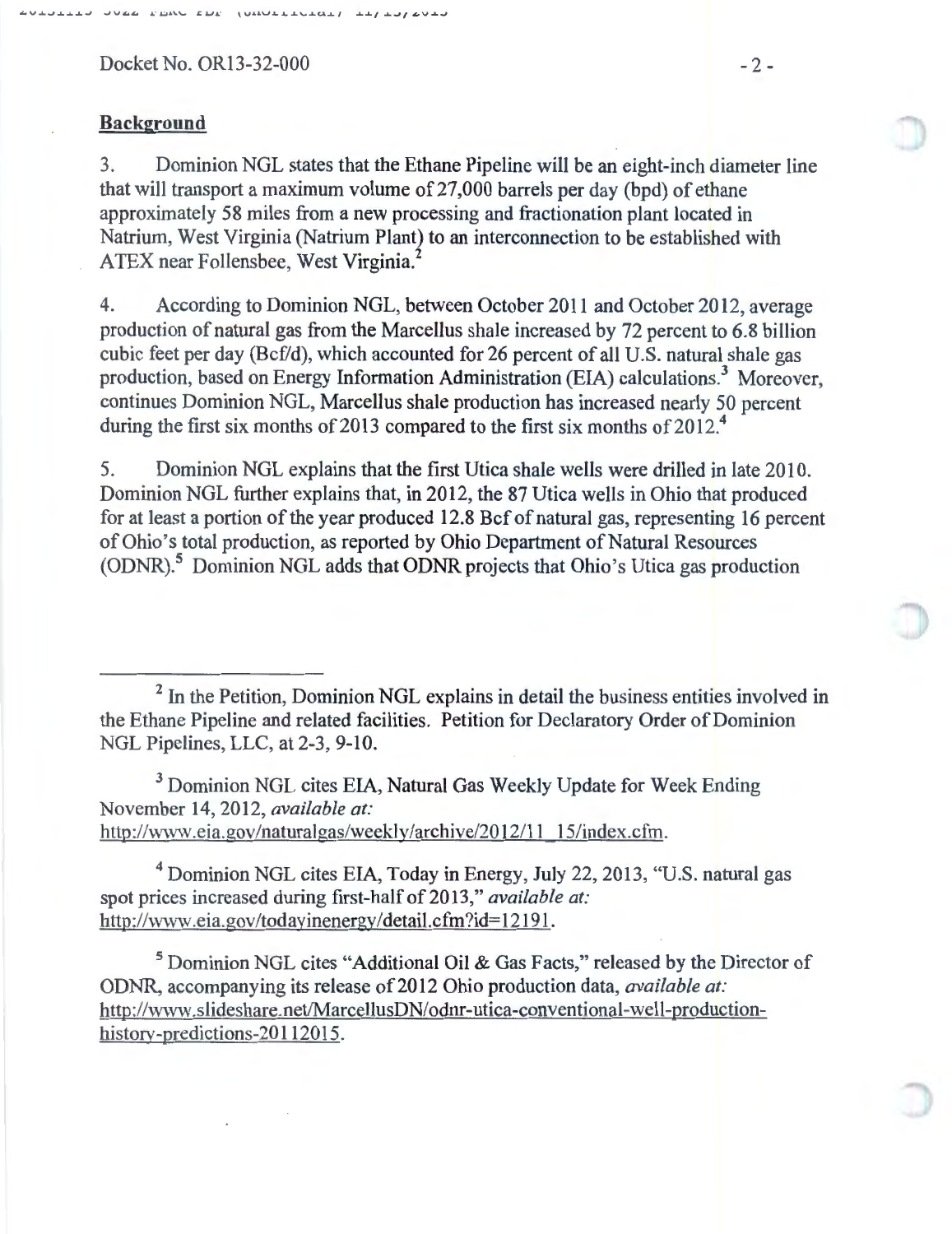$Docket No. OR13-32-000$  - 3 -

V.J.. ...J.J.....L...L-J ....JV~" **.1 . ." .1.:1.1'-'-** *,;J.JJ,.:* **\V.l.&. V..&.....&....J..\,...J..t..L.J.. j** *.J...J..f ..L...Jf* ~V.J...J

will grow to approximately 49 Bcf in 2013, 88 Bcf in 2014, and 146 Bcf in 2015,<sup>6</sup> which Dominion NGL believes to be a conservative estimate.<sup>7</sup>

6. Dominion NGL contends that much of the production from the Utica and Marcellus shale production areas is "wet gas" (i.e., natural gas containing a large percentage of associated natural gas liquids (NGL ), including ethane, propane, butane, and natural gasoline). Dominion NGL maintains that wet gas is particularly desirable for producers when gas prices are low relative to oil because the sale of NGLs at prices generally tracking oil prices can increase profitability substantially.<sup>8</sup> However, Dominion NGL emphasizes that a major challenge for gas processing in the Appalachian region is the lack of a local market for ethane, which is the largest component of the NGLs.<sup>9</sup>

7. Additionally, Dominion NGL states that the prevalence of wet gas in the region has led to a boom in the construction of processing and fractionation plants to remove the NGLs. Dominion NGL asserts that, prior to this year, the Appalachian region had 1,575 million cubic feet per day (MMcf/d) of processing capacity and 72,000 bpd of fractionation capacity. Dominion NGL anticipates that 2,365 MMcf/d of processing and 95,742 bpd of fractionation capacity will be added to the region during 2013, with another 1,000 MMcf/d of processing capacity and nearly another 96,000 bpd of fractionation capacity slated for 2014. Dominion NGL points out that the Natrium Plant is part of this new processing and fractionation infrastructure and that it currently

 $6$  Id.

 $<sup>7</sup>$  Dominion NGL states that ODNR projects that over 1,000 Utica wells in Ohio</sup> will be producing in 2015, and that given the productivity of the existing wells, it expects even greater production than the estimates cited. Dominion NGL also points out that the largest Utica producer has stated that Utica production to date has been sharply constrained by a lack of gas processing infrastructure. Dominion NGL cites an April 2, 2013 analysts' conference call with the acting ChiefExecutive Officer of Chesapeake Energy Corporation. Transcript *available at:* http://seekingalpha.com/article/1312171 chesapeake-energv-corporation-ceos-hosts-update-conference-call-transcript.

8 Dominion NGL cites EIA, Today in Energy, April20, 2012, "What are natural gas liquids and how are they used?" *available at:*  http://www.eia.gov/todavinenergy/detail.cfm?id=5930.

9 Dominion NGL cites *Ethane Disposition Poses Risk for Marcellus Production,*  Oil & Gas Financial Journal, Sept. 10, 2010, *available at:*  http://www.ogfi.com/index/article-disposition.hmtl (discussing the proprietary study by BENTEK Energy, *A Home for Marcellus Ethane).*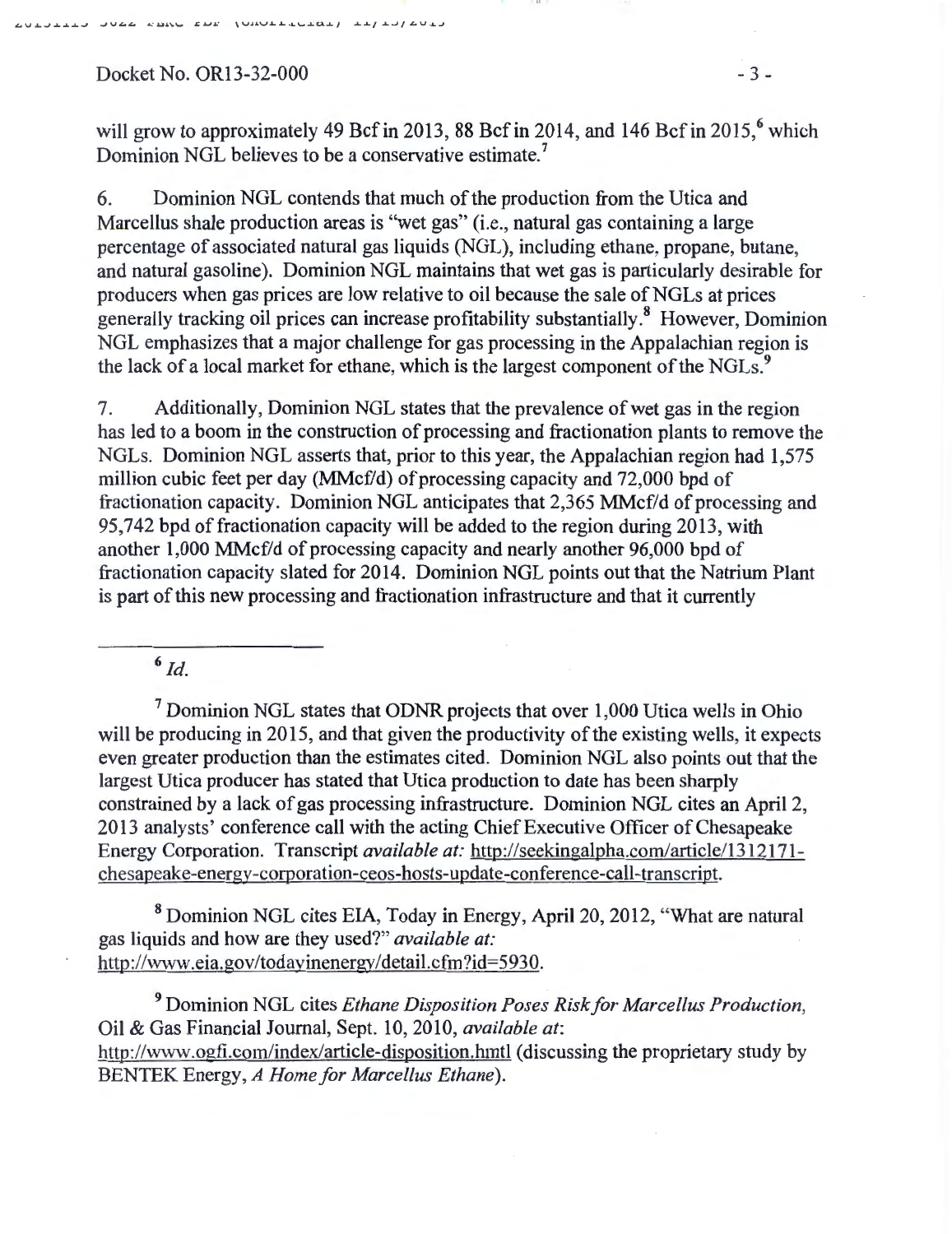$Dacket No. OR 13-32-000$   $-4-$ 

provides 200 MMcf/d of processing capacity and 36,708 bpd of fractionation capacity, with capacity expansions planned for both functions.

8. Dominion NGL emphasizes that the Commission has acknowledged the need for additional pipeline capacity to transport the excess ethane away from the Marcellus and

Utica production areas. In particular, Dominion NGL cites (a) the ATEX project,  $^{10}$  (b) the Mariner West project to transport ethane to Ontario, Canada,<sup>11</sup> and (c) the Mariner East project to transport ethane to the Philadelphia area for further transportation to other markets.<sup>12</sup>

9. Because it expects the Natrium Pipeline to cost approximately \$136 million, including capitalized interest, Dominion NGL states that it was unwilling to construct the pipeline without some binding, long-term financial commitments from shippers to support the project's economics. Therefore, continues Dominion NGL, it conducted a widely-publicized open season from July 17 to August 17, 2012.<sup>13</sup>

10. Dominion NGL explains that the open season announcement offered all prospective shippers an opportunity to become committed shippers by entering into longterm TSAs with minimum daily volumes of at least 10,000 bpd for a contract term of at least 10 years. Dominion NGL further explains that its announcement advised prospective shippers that up to 90 percent of the pipeline's total available capacity will be devoted to committed shippers, which will be charged a transportation rate up to 75 percent less than the rate to be charged to uncommitted shippers. Dominion NGL states

<sup>10</sup> Dominion NGL cites *Enterprise Liquids Pipeline LLC*, 142 FERC 161,087  $(2013)$  ATEX is expected to commence service during the first quarter of 2014. http://www.atexexpresspipeline.com.

<sup>11</sup> Dominion NGL cites *Sunoco Pipeline L.P.*, 137 FERC ¶ 61,107 (2011). The Mariner West project began service in July of this year. http://sunocologistics.com/Customers/Business-Lines/Natural-Gas-Liquids-NGLs/NGL-Projects/208.

<sup>12</sup> Dominion NGL cites *Sunoco Pipeline L.P.*, 142 FERC ¶ 61,115 (2013). The Mariner East project is expected to have the ability to transport propane by the second half of 2014 and to be fully operational to deliver propane and ethane in the first half of 2015. http://www.sunocologistics.com/Customers/Business-Lines/Natural-Gas-Liquids-NGLs/NGL-Projects/208.

 $13$  A copy of the open season notice is attached to Dominion NGL's Petition as Attachment A.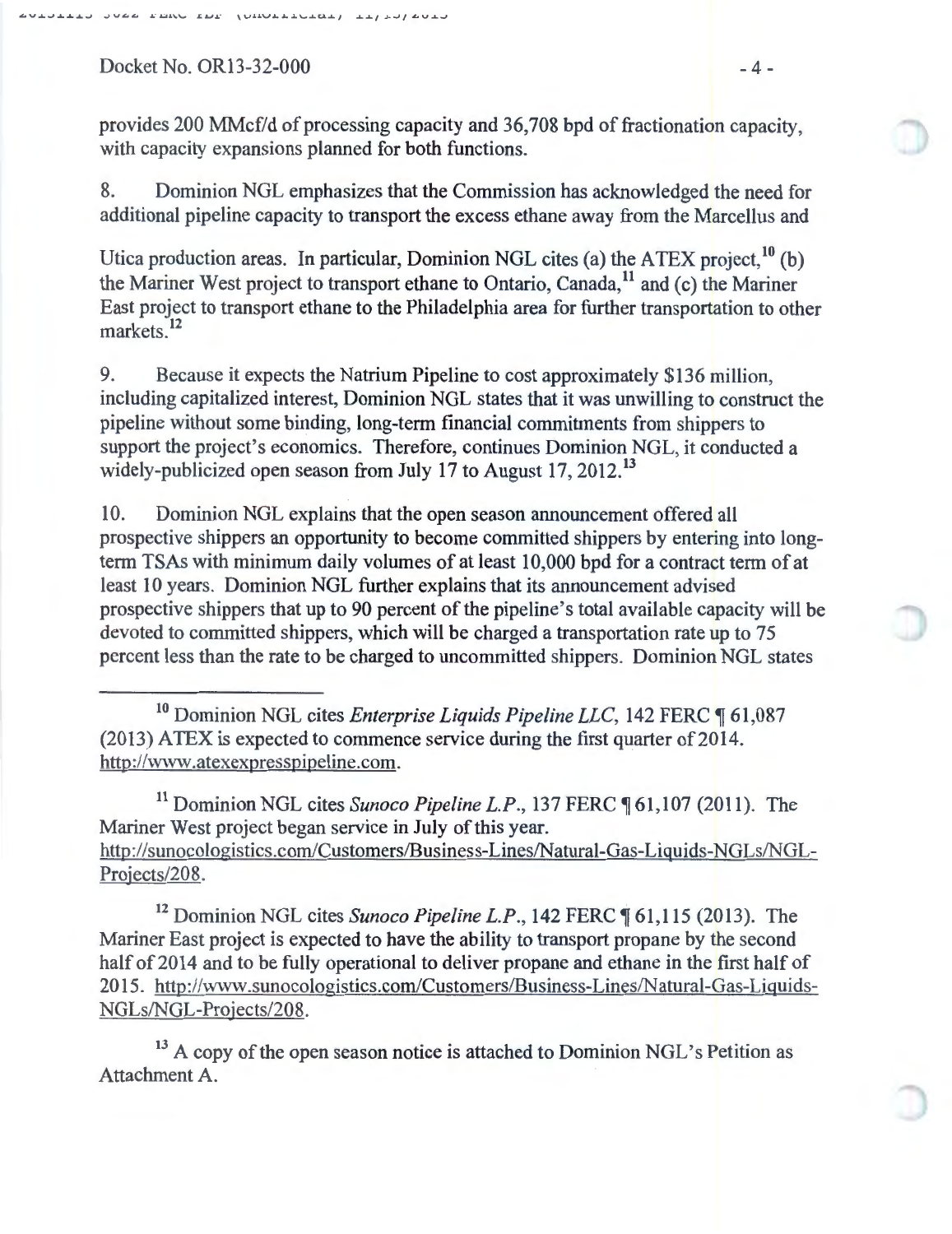Docket No. OR13-32-000 - 5 -

11. Dominion NGL contends that its proposed approach is fully consistent with wellestablished Commission policy and it lists the following key terms of the TSA:

- A minimum volume commitment of 12,500 bpd, which the Committed Shipper [Dominion Natrium] must either tender for transportation or make a shortfall payment for committed volumes not transported. The shortfall payments are treated as a pre-payment for transportation of volumes in excess of the minimum commitment in the future.<sup>15</sup>
- An initial term of 10 years, with a right for the Committed Shipper to extend the term for one to five years for a minimum volume commitment of between 50 and 100 percent of the commitment applicable at the end of the term.
- A rate for the committed volumes of \$1.26 per barrel, or three cents per gallon, for transportation from the Natrium Plant to the A TEX interconnection.
- The Committed Shipper rate will be increased annually by any positive adjustment under the Commission's indexing methodology as set forth in section 342.3 of the Commission's regulations (and any future amendments or modifications of it), but *not* decreased by any negative adjustments to that index.
- Dominion NGL contracted to file an initial uncommitted rate that is at least 50 percent higher than the committed rate. If the committed rate ever exceeds the uncommitted rate for the same transportation, the pipeline will reduce the committed rate to equal the uncommitted rate.
- The Committed Shipper has the right, but not the obligation, to tender volumes in excess of its minimum commitment for transportation pursuant to the general terms of the tariff of the Ethane Pipeline. The Committed Shipper rate will apply

<sup>15</sup> Dominion NGL states that the shortfall payments will be credited as payment for incremental volumes for a period of up to 12 months, plus one month, for each month of that period during which the pipeline is in prorationing, up to a maximum of 18 months.

<sup>&</sup>lt;sup>14</sup> Dominion NGL states that Dominion Natrium entered into a TSA with a minimum volume commitment of 12,500 bpd.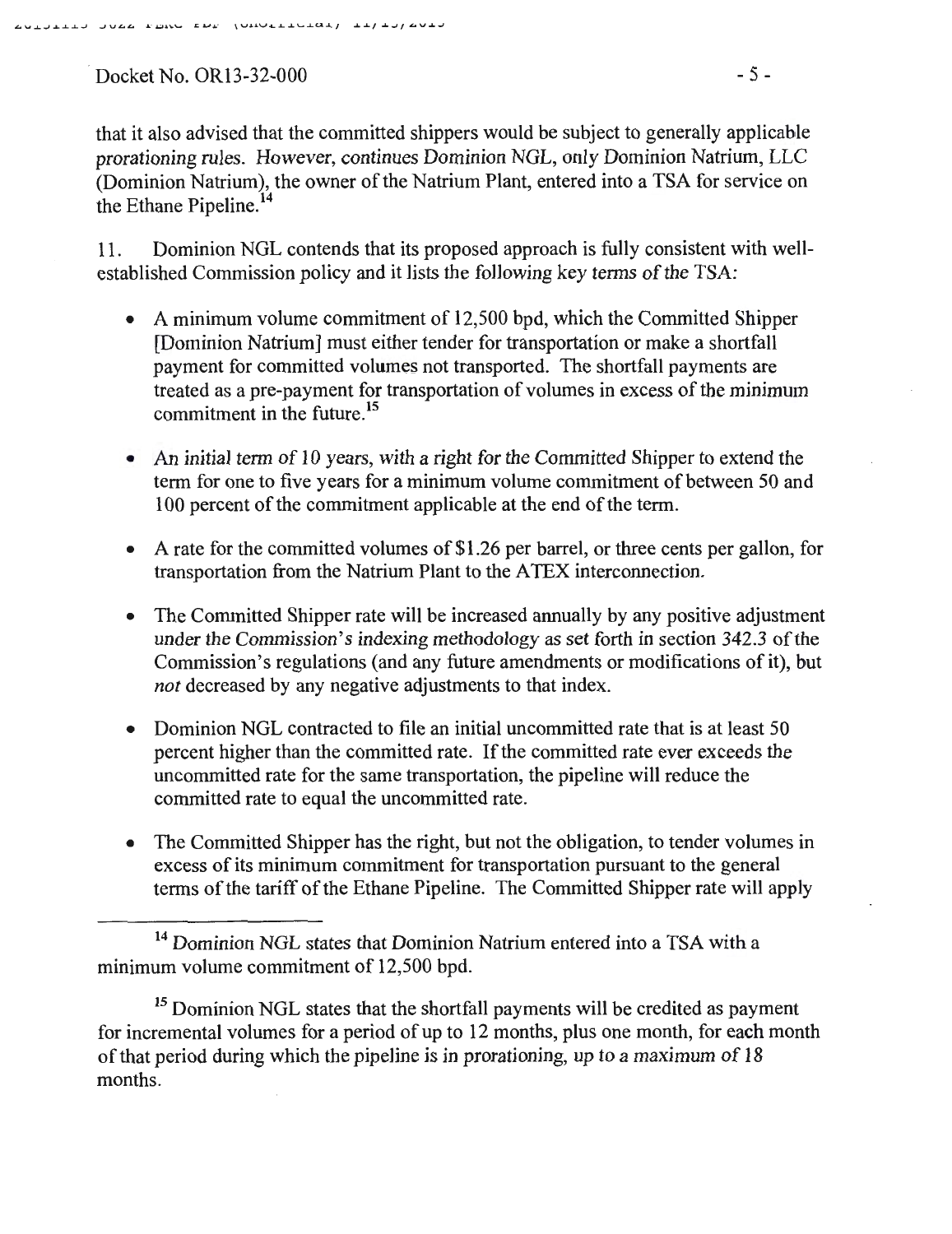Docket No. OR13-32-000 - 6 -

to the incremental volumes in any month in which the pipeline is not in prorationing; the uncommitted rate will apply to the incremental volumes in any month when prorationing applies.

- The Committed Shipper rate may be increased in the future in the event of any new fee resulting from an environmental law or regulation of general applicability; provided that the uncommitted rate also will be increased commensurately.
- The rate applicable to the Committed Shipper is subject to a most-favored-nation provision, providing that if Dominion NGL enters into a TSA with any other similarly-situated shipper for a lower rate, the Committed Shipper's rate will be reduced to equal the rate provided to the other party.

12. According to Dominion NGL, the Commission has employed the declaratory order mechanism to address proposed rate and service issues and provide enhanced regulatory certainty for NGL pipelines.<sup>16</sup> Dominion NGL contends that, since the *Express* decision, the dual committed/uncommitted rate structure proposed for the Ethane Pipeline has become well-established in the industry and commonly approved in subsequent Commission orders.

13. In particular, asserts Dominion NGL, the Commission has held that uncommitted shippers must have access to transportation on a common carrier pipeline, which has led to a general rule that at least 10 percent of the total capacity must remain uncommitted and generally available.<sup>17</sup> Dominion NGL emphasizes that the current Committed Shipper on the Ethane Pipeline has contracted for less than half of the total available capacity (12,500 of27,000 bpd); therefore, ample capacity remains available for uncommitted shippers. Dominion NGL also argues that the rates established in the TSA with the Committed Shipper should be treated as "settlement rates" and should remain

17 Dominion NGL cites, *e.g., Enterprise Liquids Pipeline LLC,* 144 FERC <sup>~</sup>61,083, at P 8 (2013); *Enterprise Liquids Pipeline LLC,* 142 FERC ~ 61,087, at P 27 (2013); *Sunoco Pipeline L.P.*, 142 FERC  $\llbracket 61,115,$  at P 19 (2013); *Sunoco Pipeline L.P.*, 141 FERC  $\llbracket 61,212,$  at P 21 (2012); *Kinder Morgan Cochin LLC*, 141 FERC  $\llbracket 61,056,$  at P 18 (2012); *Shell Pipeline Co.,* 141 FERC ~ 61 ,017, at P 14 (2012); *Sunoco Pipeline L.P.*, 139 FERC  $\text{$\P{61,259}$, at P 14 (2012)}$ ; *Sunoco Pipeline L.P.*, 137 FERC  $\text{$\P{61,107}$, at }$ p 15 (2011).

<sup>&</sup>lt;sup>16</sup> Dominion NGL cites *Express Pipeline P'ship*, 76 FERC ¶ 61,245, at 62,253, *order on reh'g, 77 FERC*  $\P$  61,188 (1996) *(Express)* (explaining that "the public interest is better served" by up-front regulatory assurance through a declaratory order rather than waiting "until a rate filing is made, when the decision-making process would be constrained by the deadlines inherent in the statutory filing procedures.")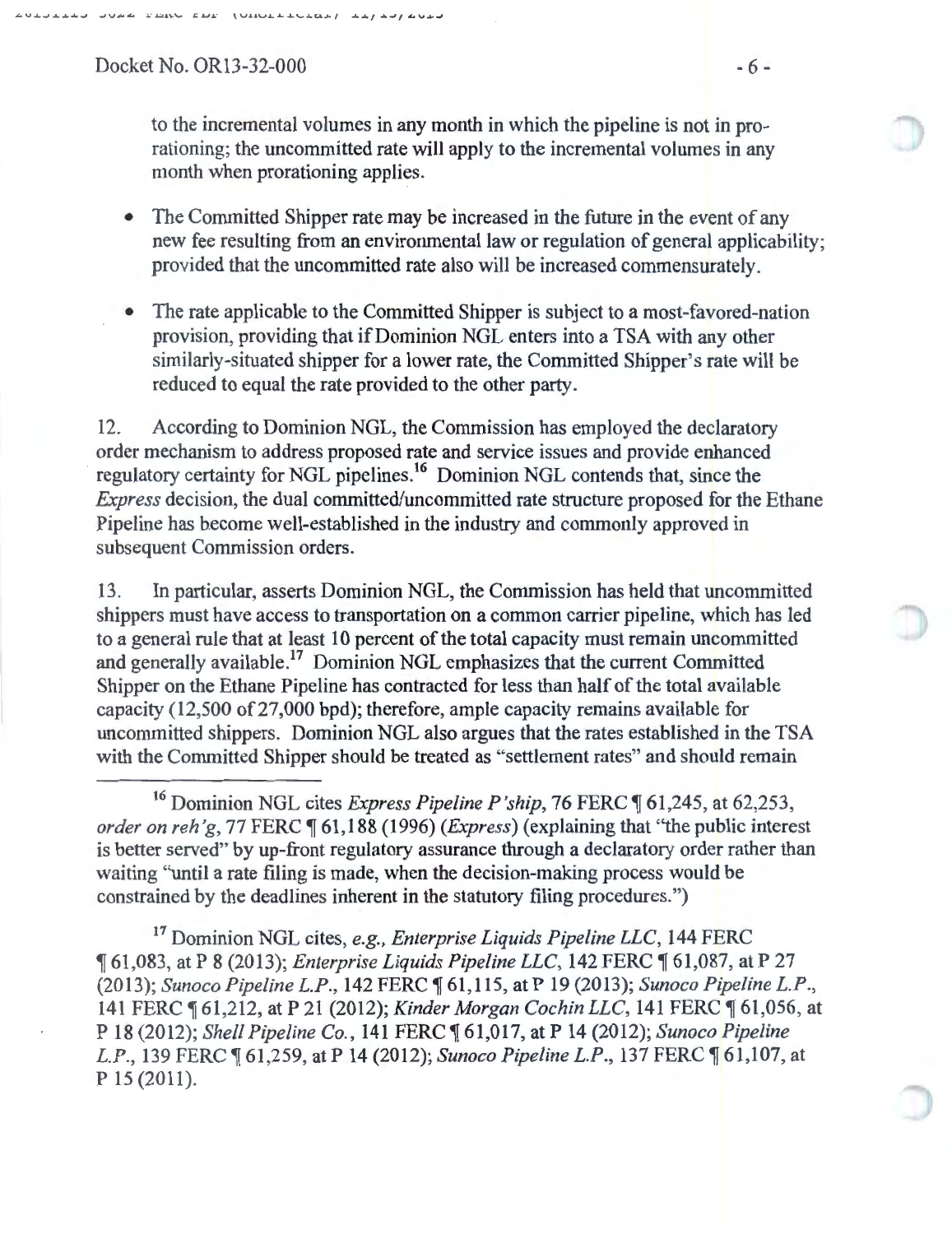Docket No. OR13-32-000 - 7 -

effective without the need for future filings confirming that the Committed Shipper agrees to changes in the rate.<sup>18</sup>

14. Dominion NGL further states that the Commission has accepted rates for committed shippers that are lower than the rates for uncommitted shippers. Additionally, Dominion NGL contends that the Commission also has approved other elements that Dominion NGL had included in its TSA with its Committed Shipper, such as shipper contract extension rights<sup>19</sup> and a one-way indexing adjustment provision.<sup>20</sup>

15. Dominion NGL next maintains that the proposed rate structure and the terms of its TSA with the Committed Shipper do not violate the undue preference provisions of the Interstate Commerce Act (ICA). Dominion NGL states that the Commission recently addressed this issue in analogous circumstances:

Because all shippers had the opportunity in well publicized open seasons to take advantage of competitive rates based on volume commitment and contract term, there is no issue of undue discrimination or undue preference among the resulting classes of shippers differentiated by contract term and volume commitment. Committed shippers are not similarly situated to shippers that did not enter into a commitment by their own choices.<sup>21</sup>

16. Dominion NGL emphasizes that the Committed Shipper in this case has made a significant and long-term fmancial commitment that has made possible the construction of the Ethane Pipeline, while potential uncommitted shippers have made no such

19 Dominion NGL cites *e.g. , OxY Midstream Strategic Development, LLC,* 141 FERC ¶ 61,005, at P 19 (2012).

<sup>20</sup> Dominion NGL cites *e.g., CCPS Transportation, LLC*, 121 FERC ¶ 61,253, at P 20 (2007)

<sup>21</sup> Dominion NGL cites *Enterprise Liquids Pipeline LLC*, 142 FER.C [61,087, at p 26 (2013).

<sup>&</sup>lt;sup>18</sup> Dominion NGL observes that "[a]lthough the Commission's regulations do not provide specifically for negotiated initial rates with agreed-to future rate changes, the Commission has ruled that such contracts 'are consistent with the spirit of section 342.4(c)' of the Commission's regulations." Dominion NGL cites *Seaway Crude Pipeline Co. LLC, 142 FERC*  $\parallel$  61,201, at P 12 (2013) (citing *Express Pipeline P'ship*, 76 FERC <sup>~</sup>61,245, at 62,258-59 (1996); *Kinder Morgan Pony Express Pipeline LLC,* 141 FERC <sup>~</sup>61,180, at P 21 (2012); *Enbridge Pipelines (North Dakota) LLC,* 133 FERC ~ 61 ,1 67  $(2010)$ ).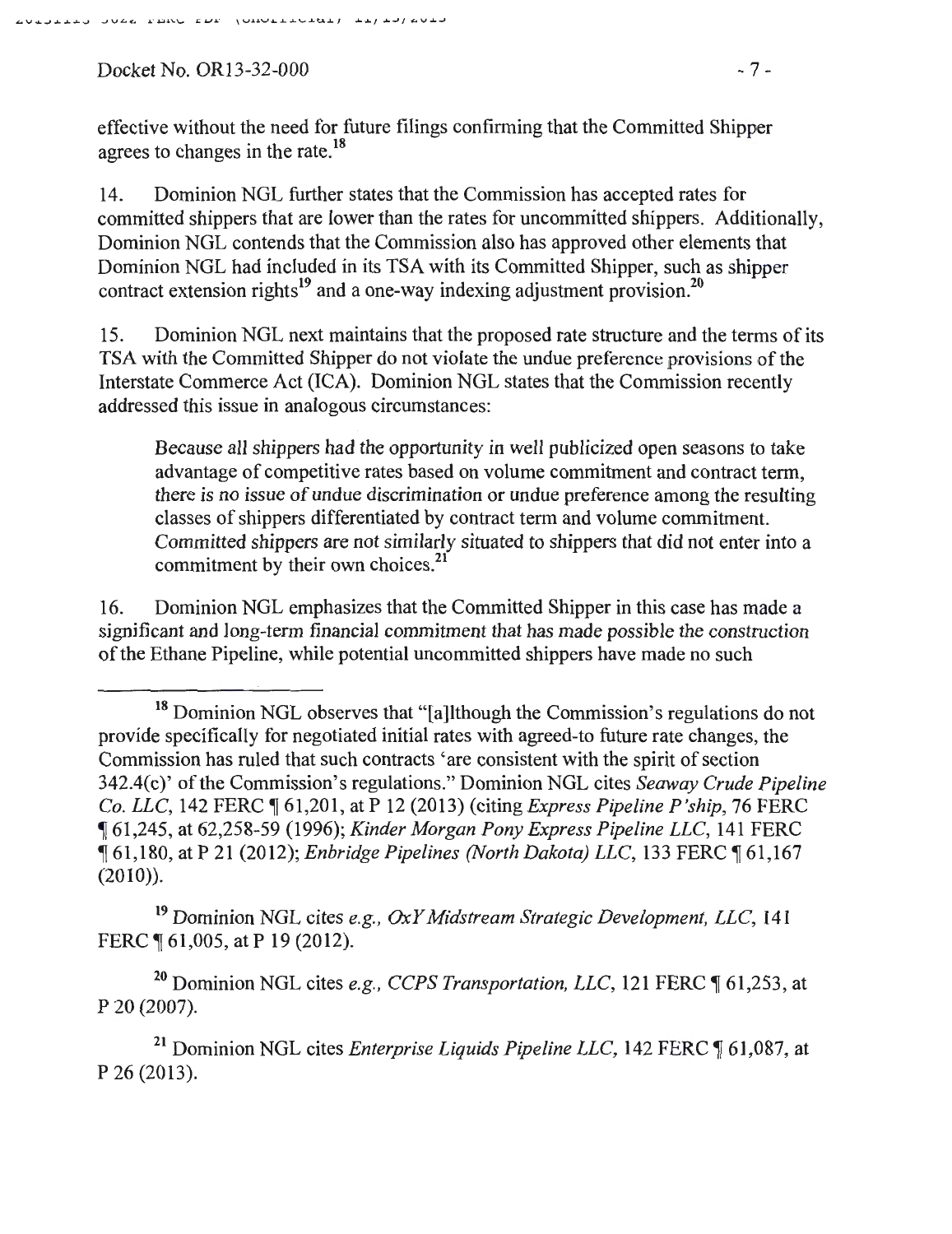$Docket No. OR13-32-000$  - 8 -

commitment and may use the pipeline at the times they desire. Therefore, argues Dominion NGL, a higher rate for such service is entirely reasonable.

17. Dominion NGL states that it will submit a tariff filing to establish its initial uncommitted rates and that it anticipates submitting cost-of-service data in accordance with section 342.2(a) and Part 346 of the Commission's regulations. Dominion NGL explains that it plans to calculate its uncommitted rates by beginning with its total cost of service and crediting to it the revenues committed by committed shippers (using the committed shipper rate and minimum volume commitment). Next, continues Dominion NGL, the cost of service net of this revenue crediting will be divided by the total pipeline design capacity less the committed volumes (i.e., 27,000 barrel capacity minus the current 12,500 barrel committed volume, or 14,500 barrels). Dominion NGL emphasizes that, by using the total design capacity in its rate design, it will guard against any potential over-recovery of costs.<sup>22</sup>

18. Dominion NGL contends that the Commission also has approved the revenue crediting rate design in other cases,<sup>23</sup> explaining in *TransCanada Keystone* that "[t]he revenue crediting mechanism recognizes that committed shippers who have assumed the risk associated with term and throughput commitments in order to enable the construction of a project are not similarly situated to uncommitted shippers."24 Indeed, adds Dominion NGL, the Commission recently reaffirmed its approval of another pipeline's rate design providing that the uncommitted rate will be twice as high as the committed rate.<sup>25</sup> While it proposes no specific uncommitted rate in this proceeding, Dominion NGL anticipates (based on current cost information) that this revenue crediting approach will result in an initial uncommitted rate of approximately 5.2 to 5.6 cents per gallon (compared to the committed rate of three cents per gallon).

<sup>22</sup> Dominion NGL cites *White Cliffs Pipeline L.L.C.*, 126 FERC ¶ 61,070, at PP 30-32 (2009); *TransCanada Keystone Pipeline, LP*, 125 FERC ¶ 61,025, at PP 26-33 (2008).

<sup>23</sup> Dominion NGL cites, *e.g., TransCanada Keystone Pipeline, LP*, 144 FERC <sup>~</sup>61,089, at P 19 (2013); *Market/ink, LLC,* 144 FERC ~ 61,086, at P 14 (2013); *TransCanada Keystone Pipeline, LP,* 125 FERC ~ 61,025, at P 25 (2008); *Laclede Pipeline Co.,* 114 FERC  $\llbracket 61,335$  (2006), *reh'g denied*, 119 FERC  $\llbracket 61,236$  (2007); *Express Pipeline Partnership, 76 FERC*  $\sqrt{61,245}$ , at 62,254 (1996).

<sup>24</sup> Dominion NGL cites *TransCanada Keystone Pipeline, LP*, 144 FERC ¶ 61,089, at P 19 (2013); *Marketlink, LLC*, 144 FERC ¶ 61,086, at P 14 (2013).

<sup>25</sup> Dominion NGL cites *Enbridge Pipelines (Southern Lights) LLC*, 144 FERC <sup>~</sup>61 ,044 (2013).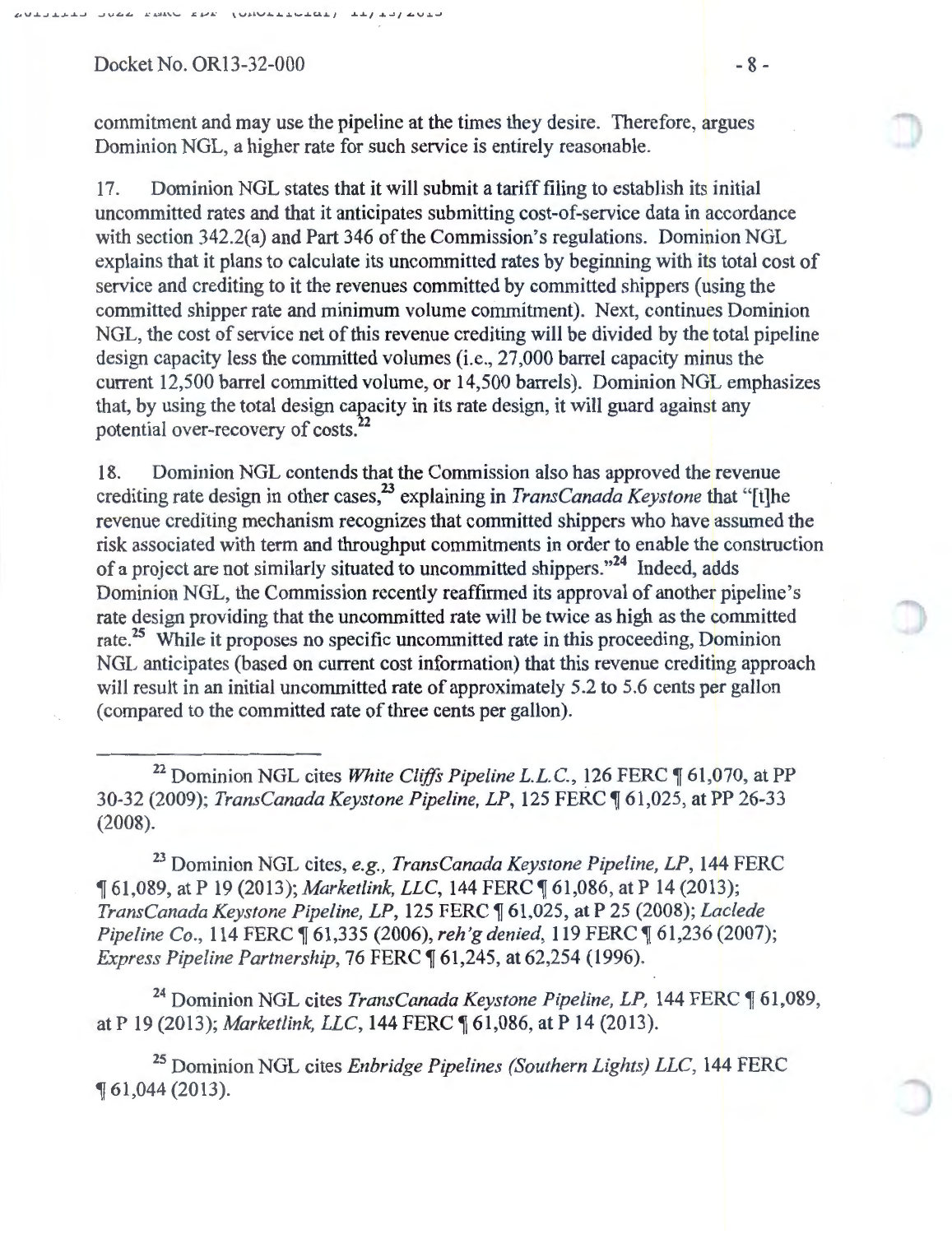$Docket No. OR 13-32-000$  - 9 -

# **Public Notice, Interventions, and Protests**

19. Notice ofthe filing was issued August 22, 2013, with interventions and protests due on September 23, 2013. Pursuant to Rule 214 of the Commission's regulations,<sup>26</sup> all timely-filed motions to intervene and any unopposed motion to intervene out-of-time filed before the issuance date of this order are granted. Granting late intervention at this stage of the proceeding will not delay or disrupt the proceeding or place additional burdens on existing parties. No interventions or protests were filed.

## **Commission Analysis**

20. The Commission will grant the rulings requested in the Petition. Granting these rulings will provide regulatory certainty for an important infrastructure project that will transport NGLs from major natural gas production areas, thereby facilitating transportation of the natural gas in accordance with the specifications of the natural gas pipelines.

21. Specifically, the Commission approves the TSA with Dominion Natrium, which currently is the sole Committed Shipper on the Ethane Pipeline. Dominion Natrium has agreed to ship or pay for certain volumes for a 10-year initial term, with the right to extend the TSA's term for up to an additional five years. As stated above, the Committed Shipper's volumes will require less than 50 percent of the Ethane Pipeline's capacity, so a great deal of capacity remains available for additional committed and uncommitted shippers. However, Dominion NGL specifically reserves 10 percent of the Ethane Pipeline's capacity for the uncommitted shippers that do not provide the financial assurances that committed shippers provide. Dominion NGL held an open season offering all potential shippers the opportunity to become committed shippers.

22. The Commission also finds that Dominion NGL's proposed rate structure and rate design using revenue crediting to establish rates for uncommitted shippers are consistent with Commission policy and precedent. The Commission has long held that shippers that do not enter into agreements for committed service, but instead take service on an uncommitted basis, are not similarly situated with committed shippers that provide financial support for a proposed pipeline project.

23. Additionally, the Commission finds that the proposed methodology for calculating rates for the Ethane Pipeline will ensure that the cost of Dominion NGL's facilities are appropriately allocated to shippers in a non-discriminatory manner. The calculation uses the pipeline design capacity, subtracts the amount reserved for the committed shipper (12,500 bbl) and then derives the uncommitted incremental unit cost utilizing revenue

26 18 C.F.R. § 385.214 (2013).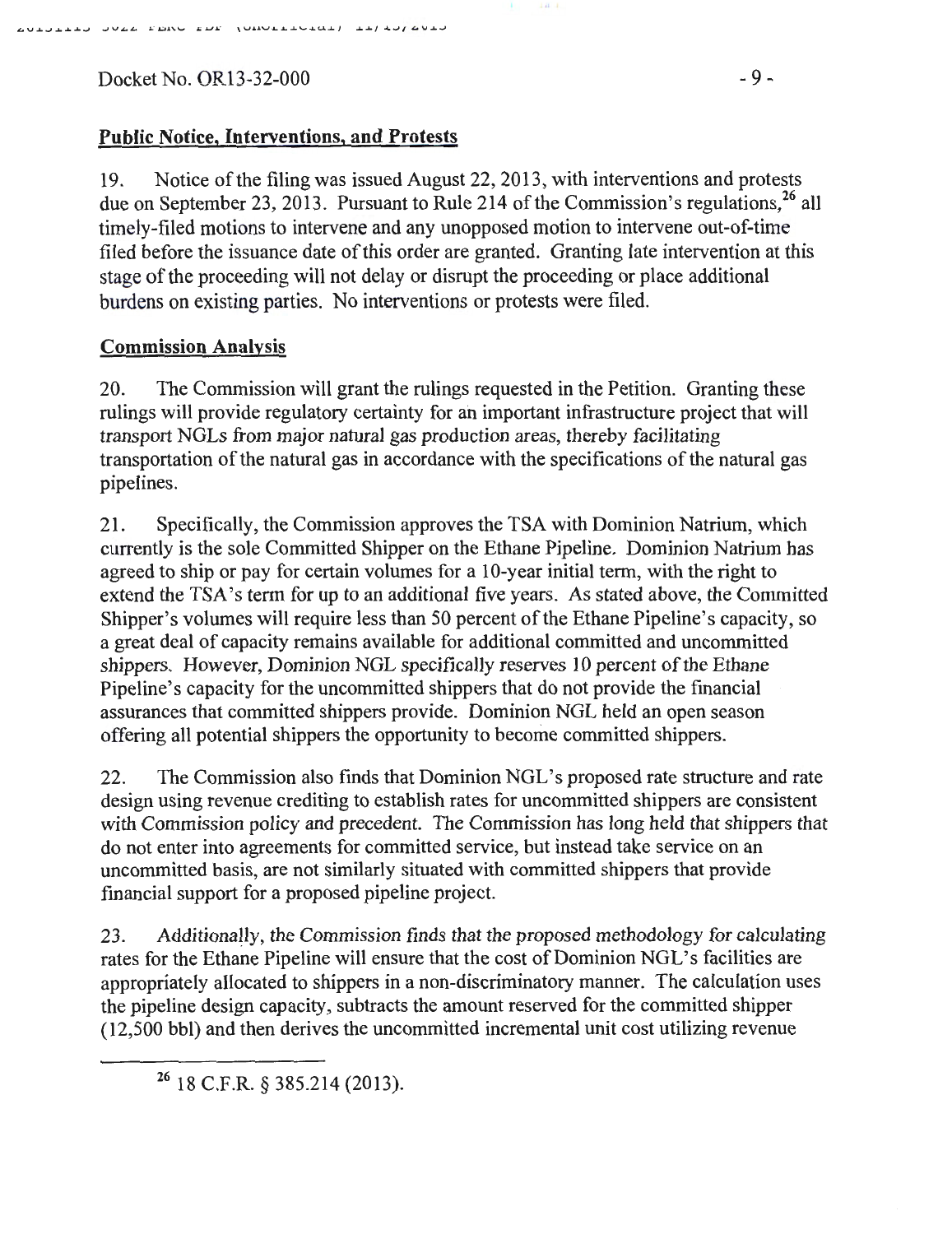Docket No. OR13-32-000 - 10 -

24. Dominion NGL anticipates that the Ethane Pipeline will commence service on January 1, 2014. Dominion NGL must file tariffs pursuant to the applicable provisions of Part 342 and other relevant sections of the Commission's Rules and Regulations when it proposes actual rates to implement the general methodological framework described in the Petition and approved by this order.

## The Commission orders:

The Petition is granted, as discussed in the body of this order.

By the Commission.

(SEAL)

Nathaniel J. Davis, Sr., Deputy Secretary.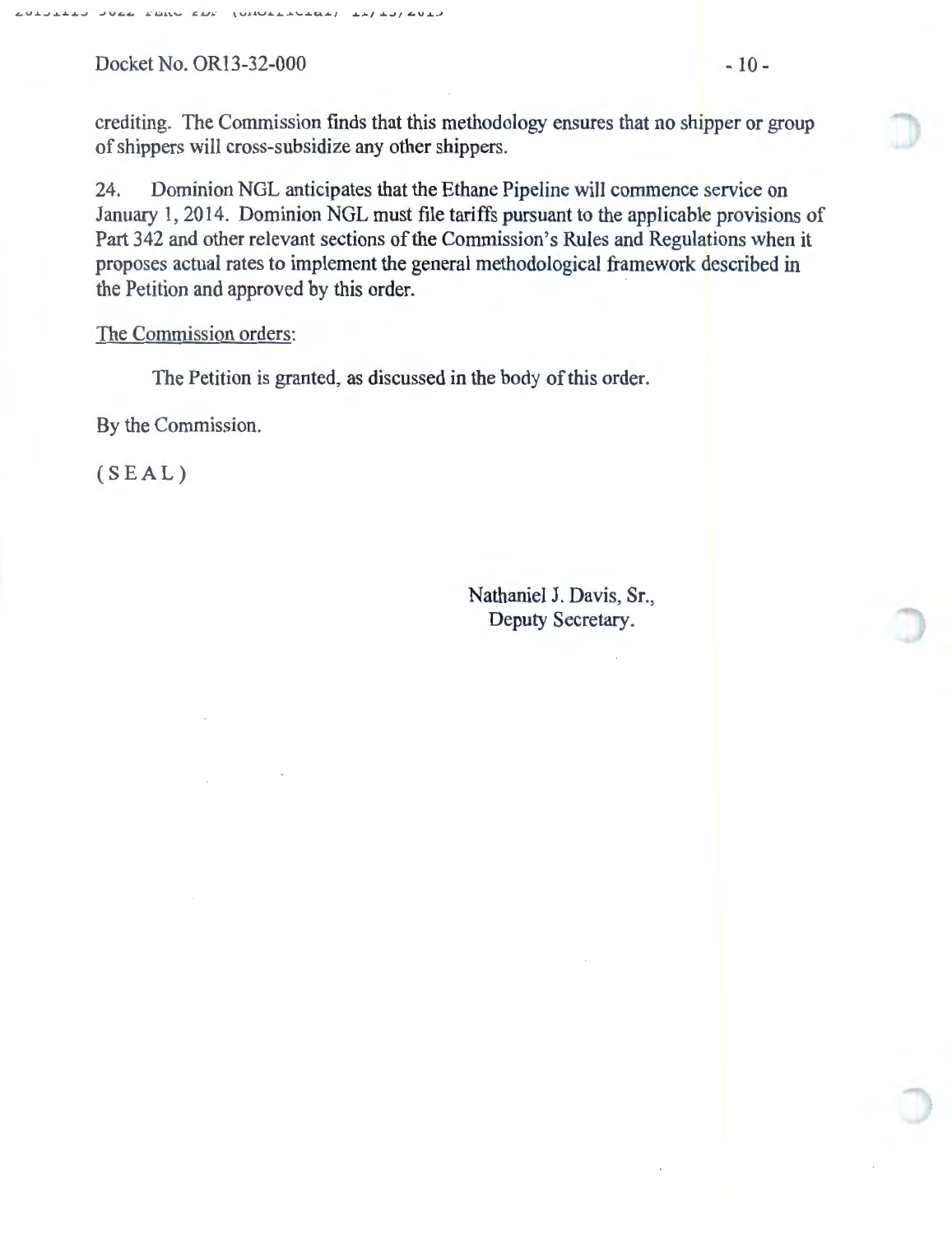|                      |                                               | the contract of the contract of the contract of the contract of the contract of the contract of the contract of |  |
|----------------------|-----------------------------------------------|-----------------------------------------------------------------------------------------------------------------|--|
|                      | NEULLED JUSS FEAL FOR JUNCELLULARY LE/LU/SULU |                                                                                                                 |  |
| Document Content (s) |                                               |                                                                                                                 |  |
|                      |                                               |                                                                                                                 |  |

 $\label{eq:2.1} \frac{1}{\sqrt{2\pi}}\int_{\mathbb{R}^3}\frac{1}{\sqrt{2\pi}}\int_{\mathbb{R}^3}\frac{1}{\sqrt{2\pi}}\int_{\mathbb{R}^3}\frac{1}{\sqrt{2\pi}}\int_{\mathbb{R}^3}\frac{1}{\sqrt{2\pi}}\int_{\mathbb{R}^3}\frac{1}{\sqrt{2\pi}}\int_{\mathbb{R}^3}\frac{1}{\sqrt{2\pi}}\int_{\mathbb{R}^3}\frac{1}{\sqrt{2\pi}}\int_{\mathbb{R}^3}\frac{1}{\sqrt{2\pi}}\int_{\mathbb{R}^3}\frac{1$ 

 $\mathcal{L}^{\text{max}}_{\text{max}}$  . The  $\mathcal{L}^{\text{max}}_{\text{max}}$ 

 $\label{eq:2.1} \frac{1}{\sqrt{2}}\left(\frac{1}{\sqrt{2}}\right)^{2} \left(\frac{1}{\sqrt{2}}\right)^{2} \left(\frac{1}{\sqrt{2}}\right)^{2} \left(\frac{1}{\sqrt{2}}\right)^{2} \left(\frac{1}{\sqrt{2}}\right)^{2} \left(\frac{1}{\sqrt{2}}\right)^{2} \left(\frac{1}{\sqrt{2}}\right)^{2} \left(\frac{1}{\sqrt{2}}\right)^{2} \left(\frac{1}{\sqrt{2}}\right)^{2} \left(\frac{1}{\sqrt{2}}\right)^{2} \left(\frac{1}{\sqrt{2}}\right)^{2} \left(\$ 

 $\label{eq:2.1} \frac{1}{\sqrt{2}}\int_{\mathbb{R}^3}\frac{1}{\sqrt{2}}\left(\frac{1}{\sqrt{2}}\right)^2\frac{1}{\sqrt{2}}\left(\frac{1}{\sqrt{2}}\right)^2\frac{1}{\sqrt{2}}\left(\frac{1}{\sqrt{2}}\right)^2.$